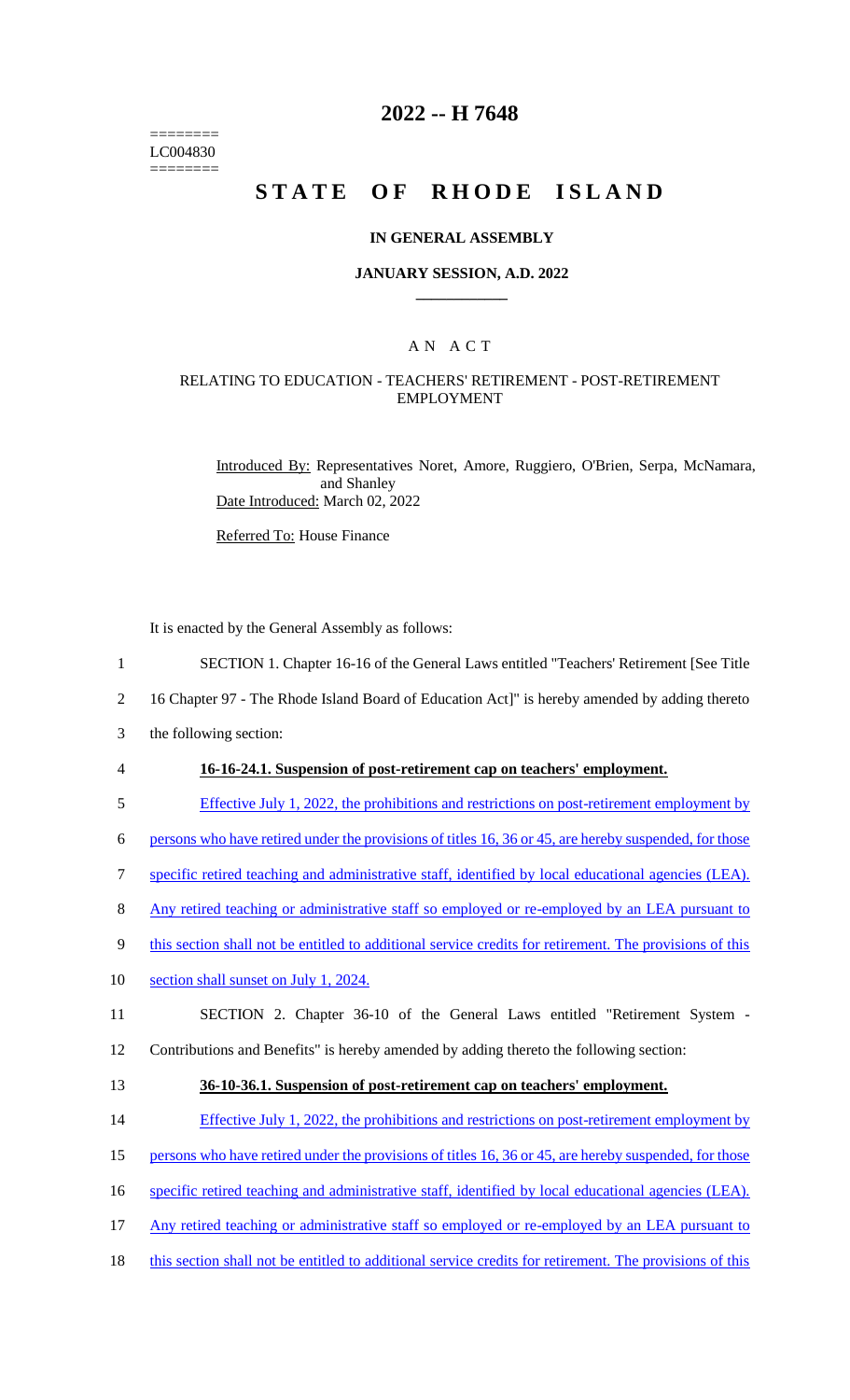### 1 section shall sunset on July 1, 2024.

- 2 SECTION 3. Chapter 45-21 of the General Laws entitled "Retirement of Municipal
- 3 Employees" is hereby amended by adding thereto the following section:
- 4 **45-21-54.1. Suspension of post-retirement cap on teachers' employment.**
- 5 Effective July 1, 2022, the prohibitions and restrictions on post-retirement employment by
- 6 persons who have retired under the provisions of titles 16, 36 or 45, are hereby suspended, for those
- 7 specific retired teaching and administrative staff, identified by local educational agencies (LEA).
- 8 Any retired teaching or administrative staff so employed or re-employed by an LEA pursuant to
- 9 this section shall not be entitled to additional service credits for retirement. The provisions of this
- 10 section shall sunset on July 1, 2024.
- 11 SECTION 4. This act shall take effect upon passage.

#### ======== LC004830 ========